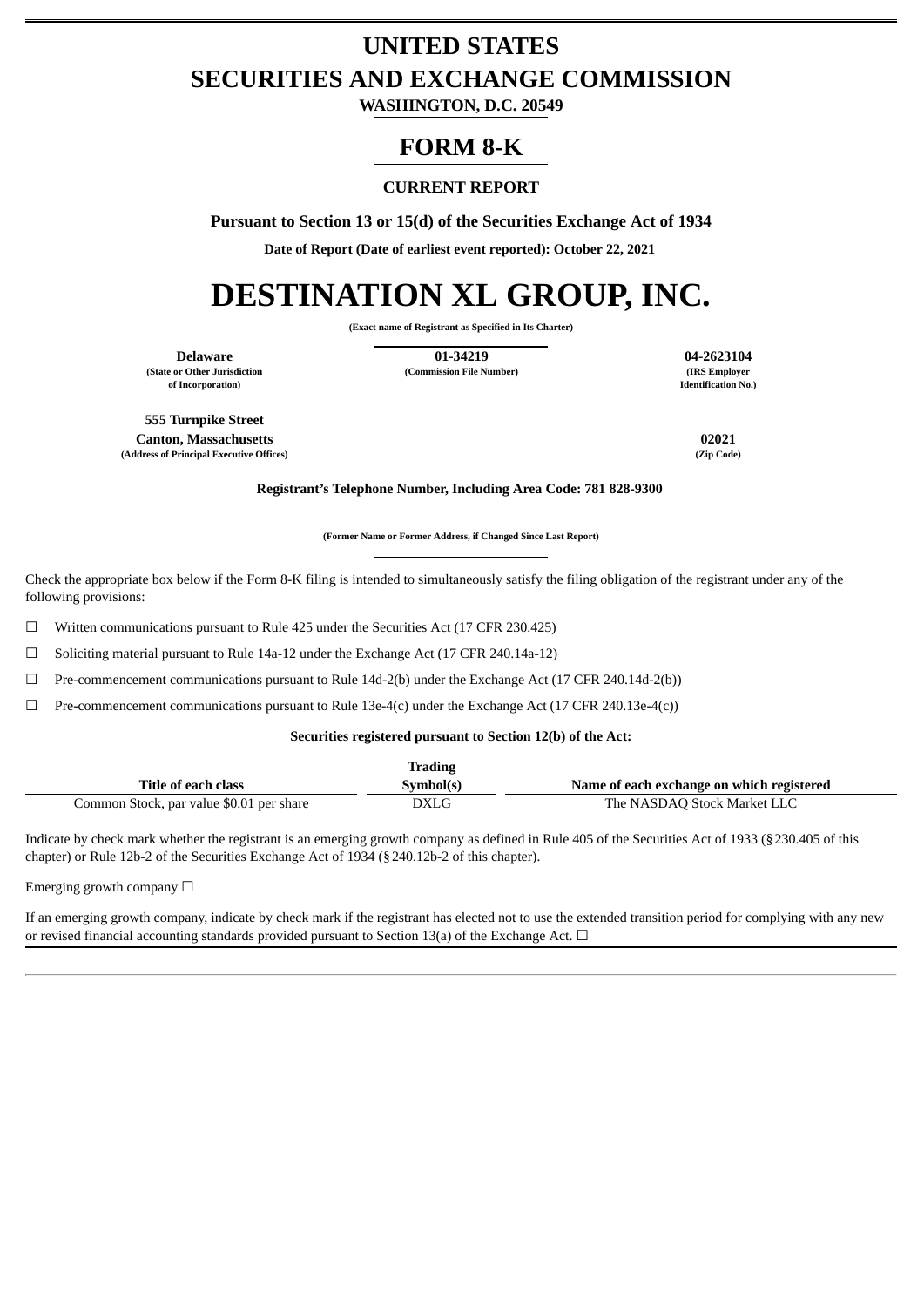### **Item 8.01 Other Events.**

Five executive officers (not including the CEO) of Destination XL Group, Inc. (the "Company") have entered into 10b5-1 trading plans in accordance with Rule 10b5-1 promulgated under the Securities Exchange Act of 1934, as amended. Under Rule 10b5–1, directors, officers and other employees of public companies who are not in possession of material non–public information may adopt a pre–arranged plan or contract providing for the sale of their company's securities under specified conditions and at specified times. The trading plans cover, in aggregate, less than 500,000 shares of the Company's common stock, including shares that may be acquired upon exercise of stock options or upon vesting of restricted stock unit awards; however, some, none or all of the shares ultimately may be sold depending on the terms of the individual trading plans and the trading price of the Company's common stock. The transactions executed in accordance with the trading plans will be disclosed publicly through one or more Form 4 filings with the Securities and Exchange Commission. The Company does not undertake any obligation to report 10b5-1 trading plans that may be adopted by any officers or directors in the future, or to report any modification or termination of any trading plan, whether or not the trading plan was publicly announced, except to the extent required by law.